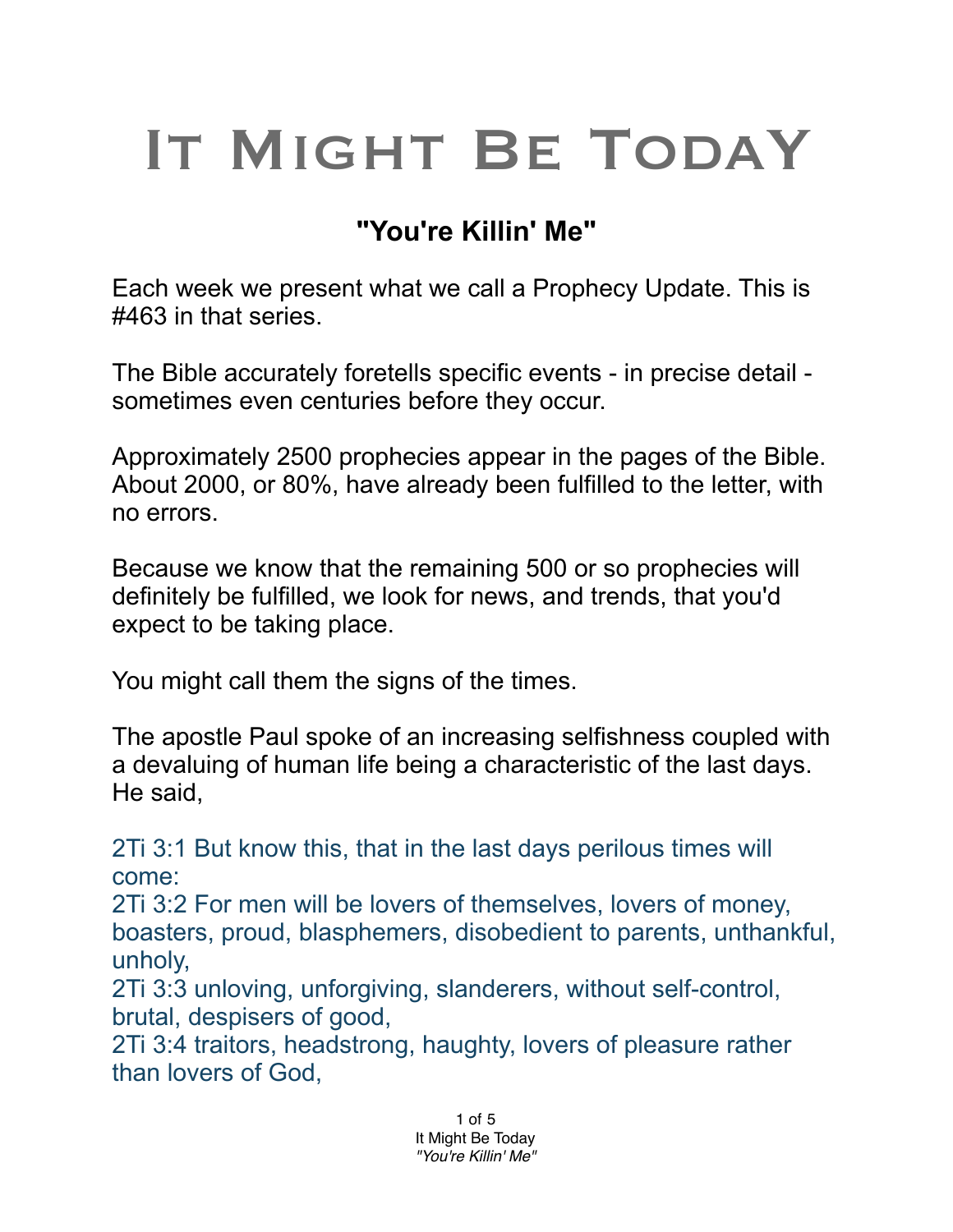Jesus was even more concise, saying "the love of many will wax cold" (Matthew 24).

The selfish devaluing of human life is accelerating rapidly. We can see it in the popularity of legal euthanasia.

Euthanasia is the practice of mercifully killing someone else, usually because they are suffering from an incurable disease, in a coma, or are in immense pain.

Except that more people are being killed for things far less terminal. A man in the Netherlands was euthanized *due to his alcohol addiction.* 

The article read, in part,

Mark Langedijk chose the day of his death and was telling jokes, drinking beer and eating ham sandwiches with his family hours before he passed away.

He was killed by lethal injection at his parents' home, according to an account of the ordeal written by his brother.

The Netherlands introduced a euthanasia law 16 years ago, which is available to people in "unbearable suffering" with no prospect of improvement.

Marcel Langedijk wrote his brother had a "happy childhood" and was loved by both his parents, and only found out he had an addiction eight years ago.

"I was particularly angry at Mark," he said. "At first we did what most people do; help. My parents especially have done everything humanly possible to save Mark."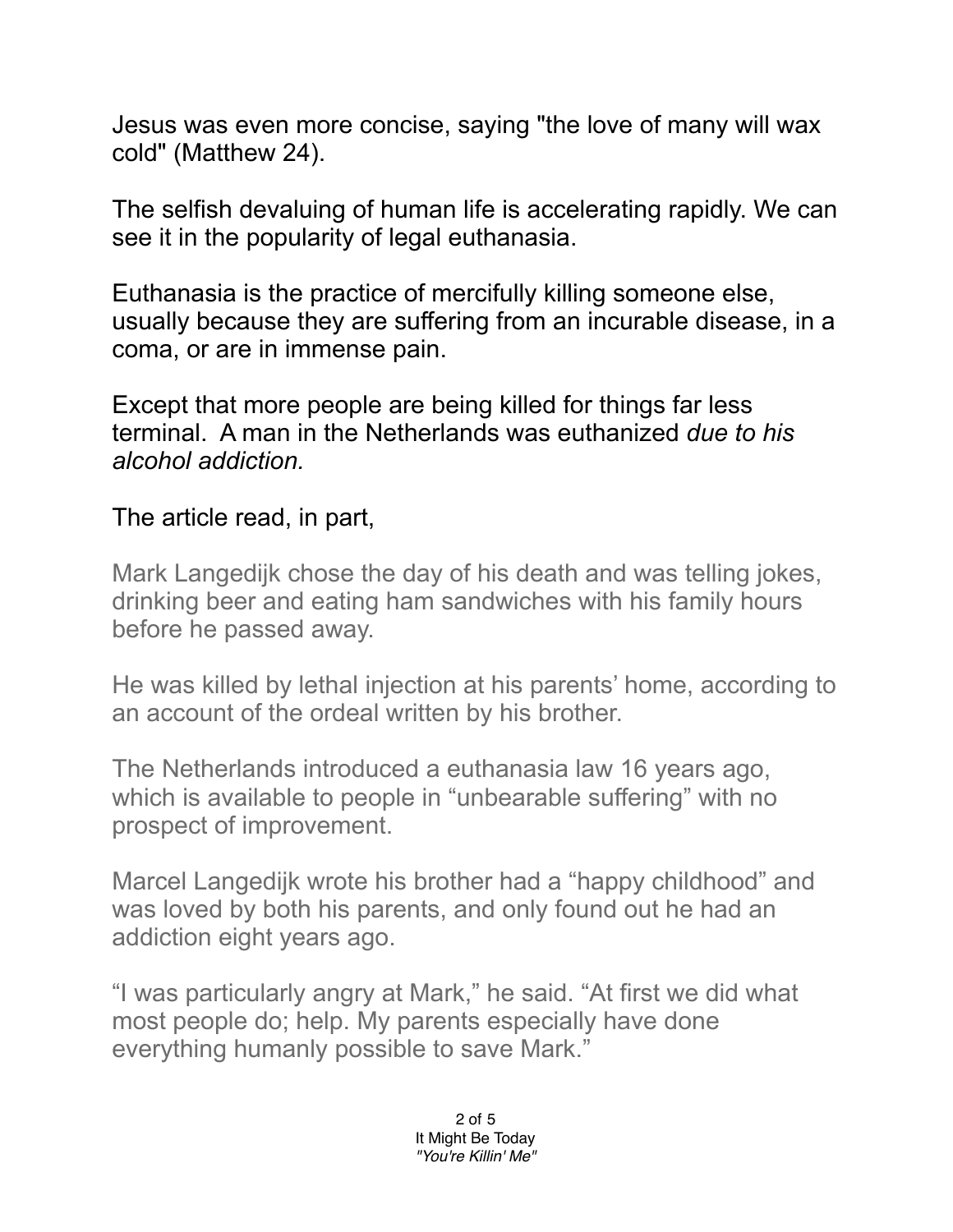His parents continued to believe in a "happy ending" despite eight years of help and 21 stints in rehab.

Eventually, Mr Langedijk told his family he wanted to die, but the family originally took the news with "a grain of salt".

But his brother had no second thoughts. His application for euthanasia was approved by a doctor from the Support and Consultation on Euthanasia in the Netherlands.

His doctor explained the procedure, before telling Mr Landedijk to get into bed and to stay calm.

At this point, they all "started crying, my parents, everyone actually, even Mark".

"We cried, told each other that we loved each other, that it would be all right, that we would care for each other, that we would see each other again, we held each other," he said. "If it was not so terrible, it would have been nice.

"Mark's eyes turned away, he sighed deeply. His last. Dr Marijke injected the third syringe. His face changed, lost color. My little brother was dead."

[http://www.independent.co.uk/news/world/europe/man-holland-netherlands-dutch-euthanised-alcohol](http://www.independent.co.uk/news/world/europe/man-holland-netherlands-dutch-euthanised-alcohol-addiction-alcoholic-netherlands-a7446256.html)[addiction-alcoholic-netherlands-a7446256.html](http://www.independent.co.uk/news/world/europe/man-holland-netherlands-dutch-euthanised-alcohol-addiction-alcoholic-netherlands-a7446256.html)

More than 5,500 people ended their life using Holland's euthanasia laws last year. One of those was a sex abuse victim who suffered severe anorexia, chronic depression and hallucinations.

Another article raised a concern about a rising subset of those euthanized. It read,

> 3 of 5 It Might Be Today *"You're Killin' Me"*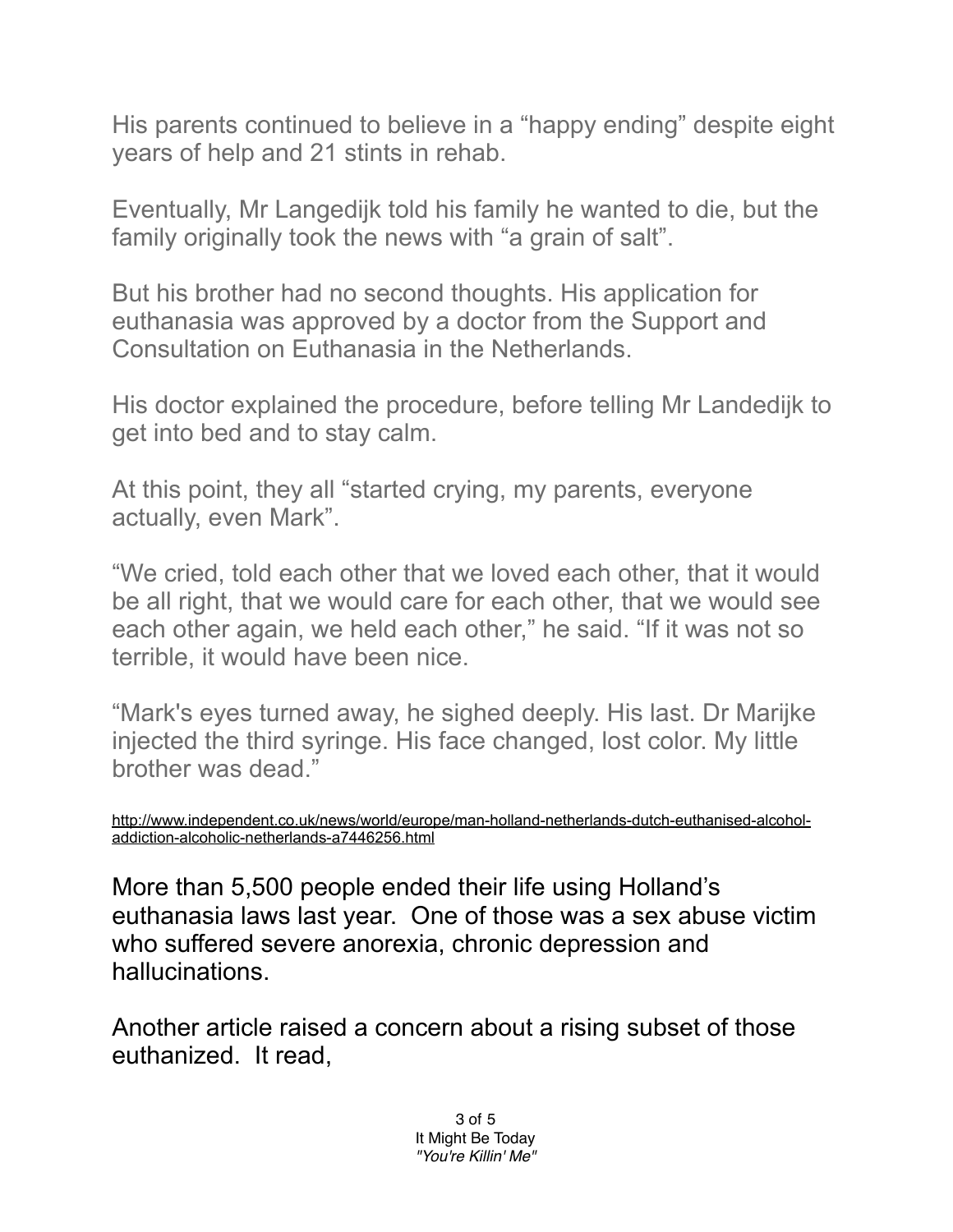Since 2002, when the Netherlands legalized assisted dying, its laws have been held up elsewhere as a model. But recent figures from the Dutch Euthanasia Review Committee have given some campaigners pause. It is not the total number of deaths under the law's provisions that bother them - though it has increased by 76% since 2010... Rather, it is 56 individual cases: those who sought, and received, doctor-assisted deaths because of psychiatric disorders. According to Paul Appelbaum of Columbia University's department of psychiatry, the increase "raises concerns about eliminating people from the population as an alternative to providing them with the medical care and social support they need."

[http://www.economist.com/news/international/21700506-between-life-and-death-number-mentally-ill](http://www.economist.com/news/international/21700506-between-life-and-death-number-mentally-ill-seeking-help-die-rising-are)[seeking-help-die-rising-are](http://www.economist.com/news/international/21700506-between-life-and-death-number-mentally-ill-seeking-help-die-rising-are)

## Another article reported,

In 2014, Belgium voted to extend euthanasia to children with disabilities, in a move pro-life advocates worldwide had been fearing would come and expand an already much-abused euthanasia law even further. The law allows minors to seek euthanasia under certain conditions and the measure also would extend the right to request euthanasia to adults with dementia. No age limit would be set, but the children who are euthanized would have "to possess the capacity of discernment."

[http://www.lifenews.com/2016/09/19/first-child-dies-after-belgium-approves-measure-allowing-doctors-to](http://www.lifenews.com/2016/09/19/first-child-dies-after-belgium-approves-measure-allowing-doctors-to-euthanize-children/)[euthanize-children/](http://www.lifenews.com/2016/09/19/first-child-dies-after-belgium-approves-measure-allowing-doctors-to-euthanize-children/)

Not long after the law passed, a terminally ill child was put to death

In Revelation 9:21 we read,

Rev 9:21 And they did not repent of their **murders** or their sorceries or their sexual immorality or their thefts.

> 4 of 5 It Might Be Today *"You're Killin' Me"*